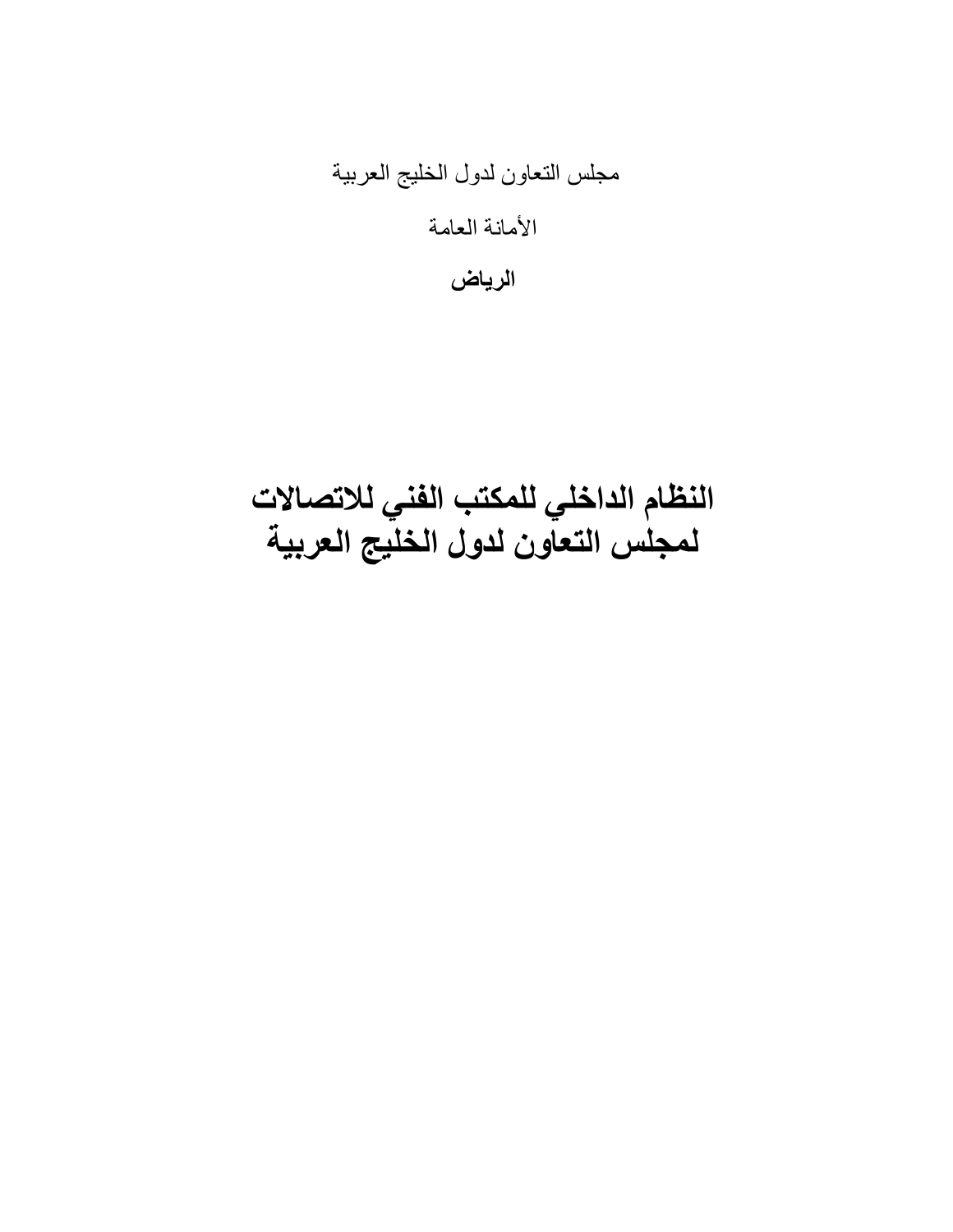مقدمة :

أدى تطور وانتشار استخدام الاتصالات اللاسلكية في منطقة الخلسيج العسريي، وكذلك طبيعة الأجواء السائدة فيها، الى قيام دول المنطقة بخطوات متعددة للتنسيق فيما بينها لتخصيص الترددات المستخدمة، كوسيلة لتلافى التداخل بين تلسك التسرددات، وكذلك فيما بينها والترددات المستخدمة في الدول المجاورة.. حيث تم توقيع اتفاقية بين كلِّ من دولة الإمارات العربية المتحدة – دولة البحرين – سلطنة عمان – دولة قطر ، في أكتوبر 1971م، لإنشاء لجنة دائمة للاتصالات تتخذ من دولة البحرين مقرا لها تتـولى مهمة التنسيق فيما بين هذه الدول، لتخصيص الترددات، وسميت "اللجنة الدائمة للاتصالات لمنطقة الخليج العربي وسلطنة عمان". عدلت في عام 1974م لتشمل جميــــع مسائل الاتصالات السلكية واللاسلكية، بالإضافة الى الترددات، مثل تبادل المعلومات في الشئون الفنية والاقتصادية والتشريعية وإنشاء اللجان الفرعيسة، لدراسسة التخطسيط والتنسيق بين الدول الأعضاء، والاتصال بالاتحاد الدولي للاتصالات والمجلس السدول،ي لتسجيل الترددات، من أجل الوقوف على تطورات الأنظمة والإجراءات والقسرارات الدولية وحماية مصالح دول المنطقة، ومتابعة التطورات التكنولوجية ونتائج الدراســات العلمية لتعميمها ومناقشتها اقليميا.

وفي الاجتماع الثامن عشر للجمعية العمومية، في ابريل 1980م، تم انضمام دولة الكويت للجنة، كما عدل الاسم ليصبح اللجنة الدائمة للاتصالات لمنطقة الخليج العربي، بعد انسحاب سلطنة عمان عام 1976م.

وفي الاجتماع الأول لوزراء المواصلات ووزراء البرق والبريد والهساتف لسدول مجلس التعاون، الذي عقد بتاريخ 18 شعبان 1403هـــ. الموافق 30 مـــايو 1983م، تمت الموافقة على تحويل اللجنة الدائمة للاتصالات لمنطقة الخليج العربي الى جهـــاز مــــن أجهزة مجلس التعاون، بعد موافقة كلِّ من المملكة العربية الســـعودية وســـلطنة عمـــان للانضمام للجنة.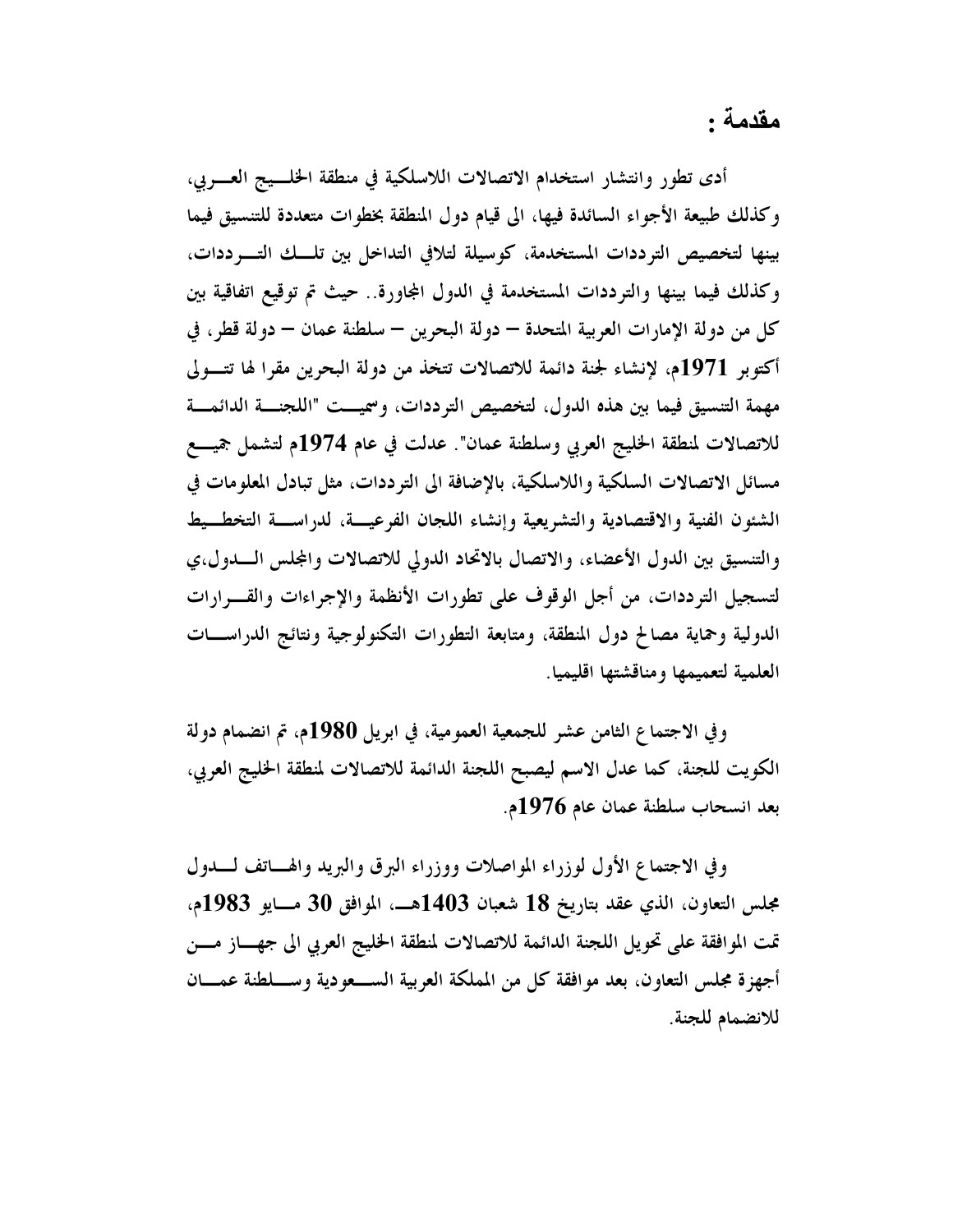وبعد عرض الموضوع على المجلس الوزاري، في دورته الثامنة (22–24 أغسطس 1983م)، وافق المجلس على تحويل اللجنة الدائمة للاتصالات لمنطقة الخليج العسربي الى جهاز من أجهزة الأمانة العامة لمجلس التعاون.

قامت الأمانة العامة بإعداد مشروع النظام الداخلي للجنة الدائمة للاتصــالات وعرضه على الاجتماع الثاني لوزراء المواصلات ووزراء البرق والبريد والهاتف، الـــــذي عقد بتاريخ 3 صفر 1405هـــ الموافق 27 أكتوبر 1984م، حيث وافق الوزراء على النظام الداخلي المقترح، وتغيير مسمى اللجنة الدائمة للاتصالات لمنطقة الخليج العربي الى المكتب الفني للاتصالات لمجلس التعاون لدول الخليج العربية.

وفي الدورة الرابعة عشرة للمجلس الوزاري (17-19 مارس 1985م) اعتمد المجلس نظام المكتب الفني.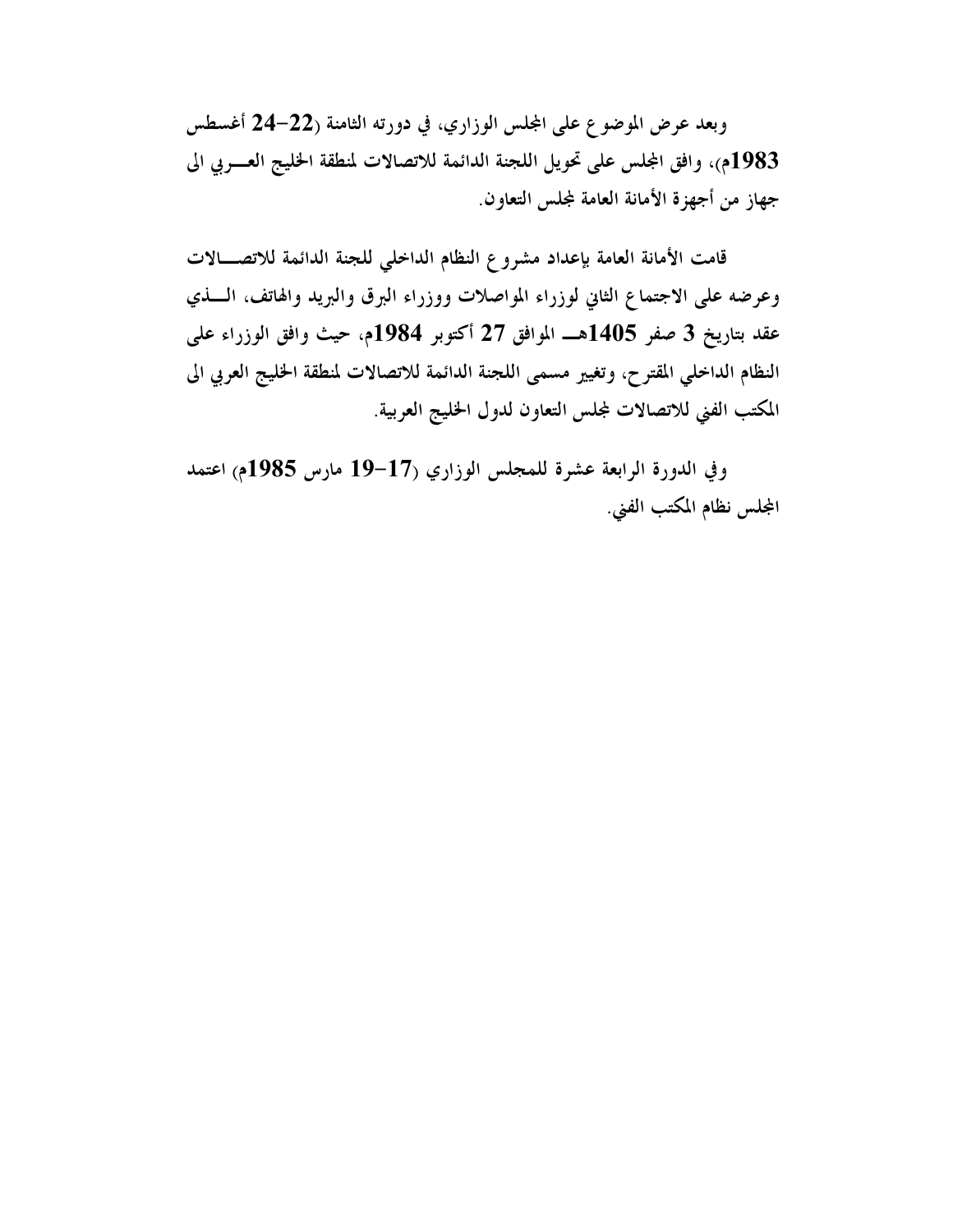## المسادة الأولى

تكون للمصطلحات الآتية أينما وردت في هذا النظام المعاني المبينة قرين كل منها:

| : مجلس التعاون لدول الخليج العربية.                                                                      | 1 ـــ مجلس التعاون          |
|----------------------------------------------------------------------------------------------------------|-----------------------------|
| : الدول الأعضاء في مجلس التعاون لــــدول الخلــــيج<br>العربية.                                          | 2 – الدول الأعضاء           |
| : النظام الأساسي لمجلس التعاون لدول الخليج<br>العربية.                                                   | 3 – النظام الأساسي          |
| : لجنة وزراء المواصلات ووزراء البرق والبريد<br>والهاتف بالدول الأعضاء في المجلس.                         | 4 – اللجنة الوزارية الدائمة |
| : اللجنة التنفيذية المساعدة للجنة الوزارية الدائمة<br>المكونة من وكلاء الوزارات المعنيين بدول<br>المجلس. | 5 - اللجنة التنفيذية        |
| : اللجنة المشار اليها في المادة الخامسة من هذا<br>النظام.                                                | اللجنة الفنية $\sim 6$      |
| : الأمانة العامة لمجلس التعاون لدول الخليج العربية.                                                      | 7 – الأمانة العامة          |
| : الأمين العام لمجلس التعاون لدول الخليج العربية.                                                        | 8 — الأمين العام            |
| : المكتب الفنى للاتصالات لمجلس التعاون لدول<br>الخليج العربية.                                           | 9 – المكتب                  |
| : مدير المكتب الفني للاتصالات لمجلس التعاون لدول<br>الخليج العربية.                                      | 10- مدير المكتب             |

المسادة الثانية

إنشساء المكتب

1– ينشأ في نطاق الأمانة العامة مكتب يعنى بشئون الاتصالات السلكية واللاســـلكية للدول الأعضاء، يسمى المكتب الفني للاتصالات لمجلس التعاون لدول الحلسيج العربية كأحد الأجهزة التابعة للأمانة العامة.

2 – يكون مقر المكتب مدينة "المنامة" في دولة البحرين.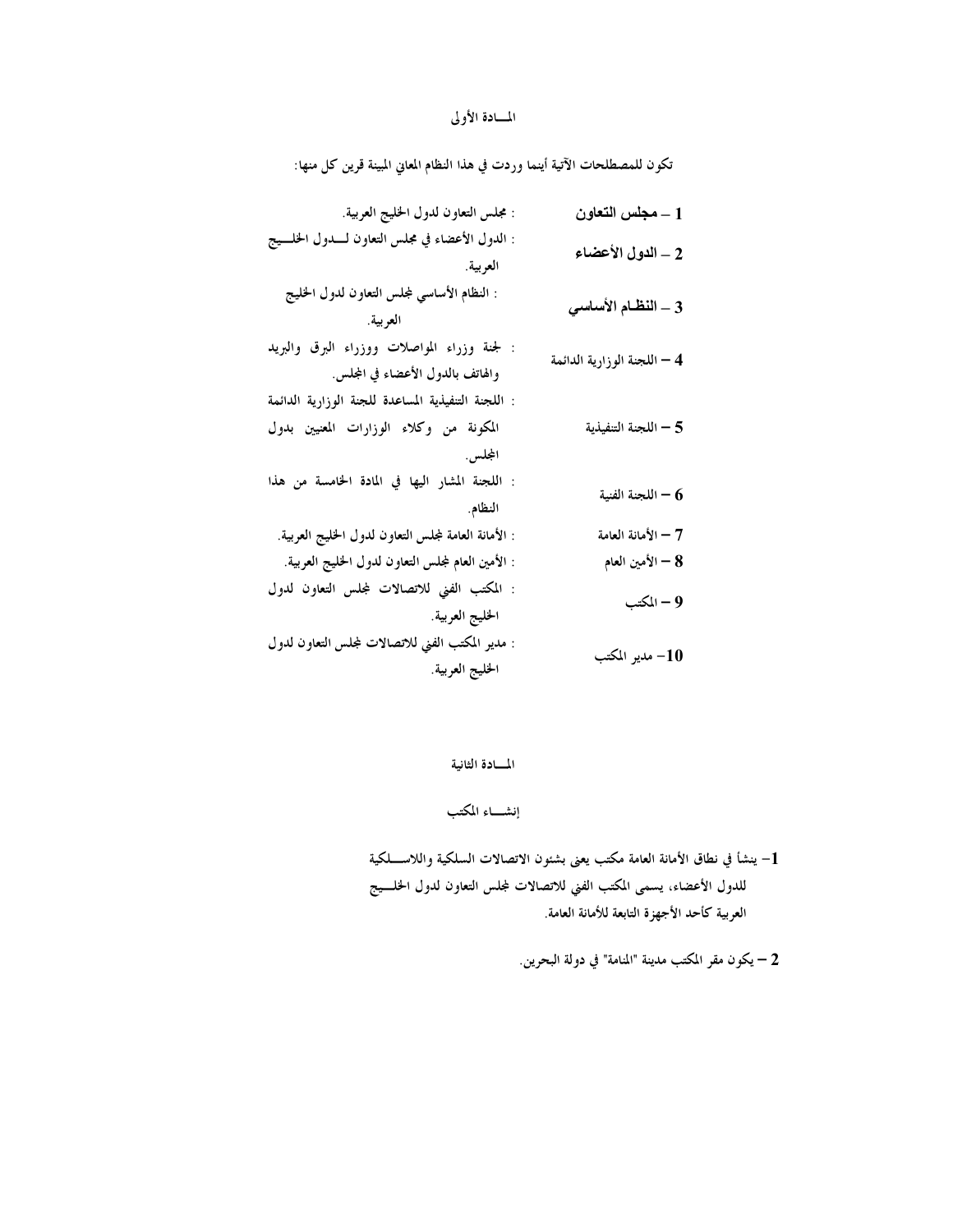#### المسادة الثالثة

#### أهداف المكتب واختصاصاته

- أ يعني المكتب بتنمية التعاون بين دول مجلس التعاون في جميع المسائل ذات العلاقة بالاتصالات السلكية واللاسلكية التي تمم الدول الأعضاء وفي اطار ما تراه اللجنة الفنية وعلى وجه الخصوص ما يلي:
	- 1- التنسيق بين السياسات العامة لخدمات الاتصالات بما يؤدي الى توحيدها او تقاربها.
	- 2- العمل على وضع خطة موحدة لاستخدامات الدول الأعضاء من الطيــف الترددي على المديين القصير والطويل، للحيلولة دون وقوع تداخل بسين الترددات اللاسلكية للاستعمالات المختلفة في الدول الأعضاء، وازالــــة التداخل القائم، خاصة في مناطق الحدود وفق نظم الراديو الدولية. وعلى المكتب متابعة تنفيذ هذه الخطة.
	- 3- ترشيد استخدام الطيف الترددي على نحو يكفل الوفاء باحتياجات الدول الأعضاء من الترددات لاستعمالالها المختلفة.
	- 4- العمل على توحيد طرق تشغيل خدمات الاتصالات بأشكالها المختلفة كلما كان ذلك ممكنا
	- العمل على توحيد التشريعات المنظمة لاستخدامات أجهزة الاتصـــالات،  $-5$ خاصة الأجهزة اللاسلكية كلما أمكن ذلك.
	- تنسيق الأهداف والمواقف في الدول الأعضـــاء في المــؤتمرات الدوليـــة  $-6$ والإقليمية.
	- 7- توحيد المعايير الفنية والمواصفات القياسية والشروط العامة لأنظمة وأجهزة ومعدات الاتصالات في الدول الأعضاء كلما كان ذلك ممكنا.
	- 8- جمع وتنظيم معلومات تفصيلية عن خدمات الاتصالات في الدول الأعضاء، وتشجيع تبادل هذه المعلومات خصوصا التجارب والخبرات.
		- 9- تنمية وتشجيع تصنيع أجهزة ومعدات ومواد الاتصالات.
	- 10- العمل على تحقيق الاستفادة المثلي من امكانيات معاهد ومدارس ومراكز الاتصالات القائمة في الدول الأعضاء لصالح رعاياها.
		- ب– للمكتب في سبيل تحقيق هذه الأهداف ممارسة الاختصاصات الآتية:
		- 1- [جراء الاتصالات المباشرة مع الإدارات المعنية في دول المجلس.
- 2- الاتصال بالاتحاد الدولي وغيره من الاتحادات والمنظمات الإقليمية والدوليسة المعنيسة بشسئون الاتصـــالات، او بتخصيص وتسجيل الترددات بالنيابة عن أية دولة عضو او مجموعة من الدول الأعضاء، اذا طلبت هذه الدولة او الدول منه ذلك، وبعد أن يكون قد تم التنسيق مع الأعضاء الآخرين فيما يستوجب ذلك.
	- إجراء ما يلزم من الدراسات والبحوث والخطط.  $-3$
	- إعداد واقتراح التشريعات والمواصفات القياسية لاستخدامات أجهزة ووسائل الاتصالات.  $-4$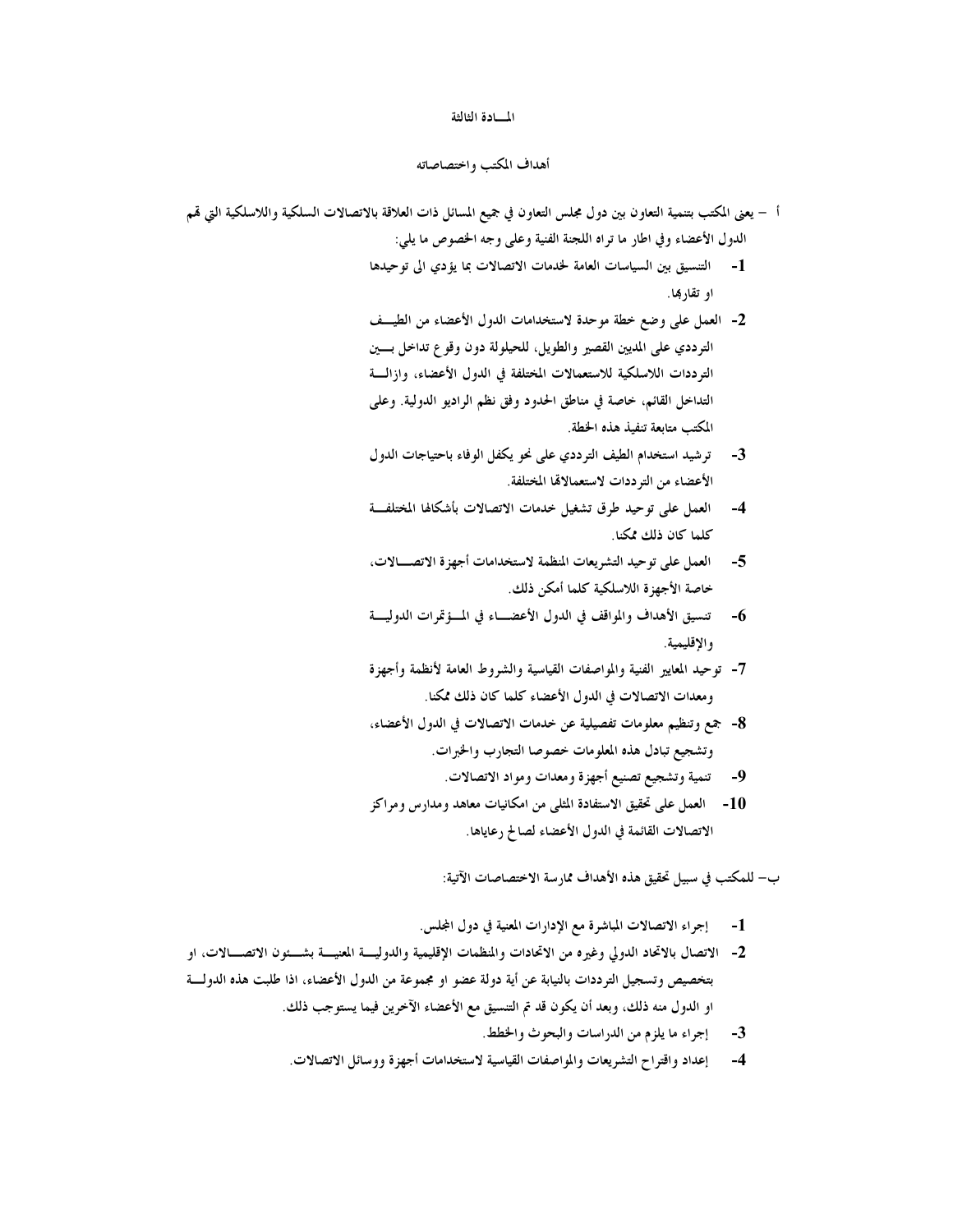- الإعداد والتحضير للمؤتمرات والاجتماعات التي تعقد في كنف الأمانة العامة الداخلــة ضــمن اختصاصـــات  $-5$ المكتب.
	- عقد ندوات وورش عمل تشارك فيها الدول الأعضاء.  $-6$
	- $-7$ مساعدة أية إدارة من إدارات الدول الأعضاء في أي مجال من مجالات الاتصالات حسب إمكانياته.

#### المسادة الرابعة

# تشكيل المكتب

- 1- يتكون المكتب من مدير متخصص ونائب له وما تستدعيه الحاجة من موظفين لتحقيق أهدافه.
- يعين مدير المكتب ونائبه بقرار من الأمين العام وفقا للضوابط التي تضعها اللجنة الوزارية الدائمة.  $-2$ 
	- 3- تعين الأمانة العامة بالتنسيق مع مدير المكتب موظفي المكتب وفقا لما هو متبع في الأمانة العامة.

### المسادة الخامسة

# الإشراف على المكتب

### أ – الإشراف الفني والتخصصي:

تنشأ لجنة فنية من الدول الأعضاء، بمدف الإشراف الفني والتخصصي على المكتب، وتحديد برامج عمله، وتقـــويم نشاطاته ذات الطابع الفني والتخصصي. وتجتمع هذه اللجنة مرتين في السنة على الأقل، وكلما دعت الحاجة. وللجنة تشكيل ما تراه من مجموعات أو فرق عمل أو لجان فرعية من المختصين في إدارات الدول الأعضاء او غيرهم لتحقيق أهداف المكتــب. وترفع اللجنة تقاريرها الى اللجنة التنفيذية فيما يستوجب هذا الرفع.

يكون الإشراف الإداري والمالي والتنظيمي على المكتب للأمانة العامة.

#### المسادة السادسة

## الشئون المالية والإدارية والميزانية

- 1- يخضع المكتب وموظفوه للأنظمة المالية والإدارية وشئون الموظفين المعمول بما في الأمانة العامة.
- 2- تمشيا مع نص المادة 3/16 من النظام المالي والمحاسبي للأمانة، تخصص للمكتب اعتمادات مالية داخلية محددة ضمن اطسار موازنة الأمانة العامة.